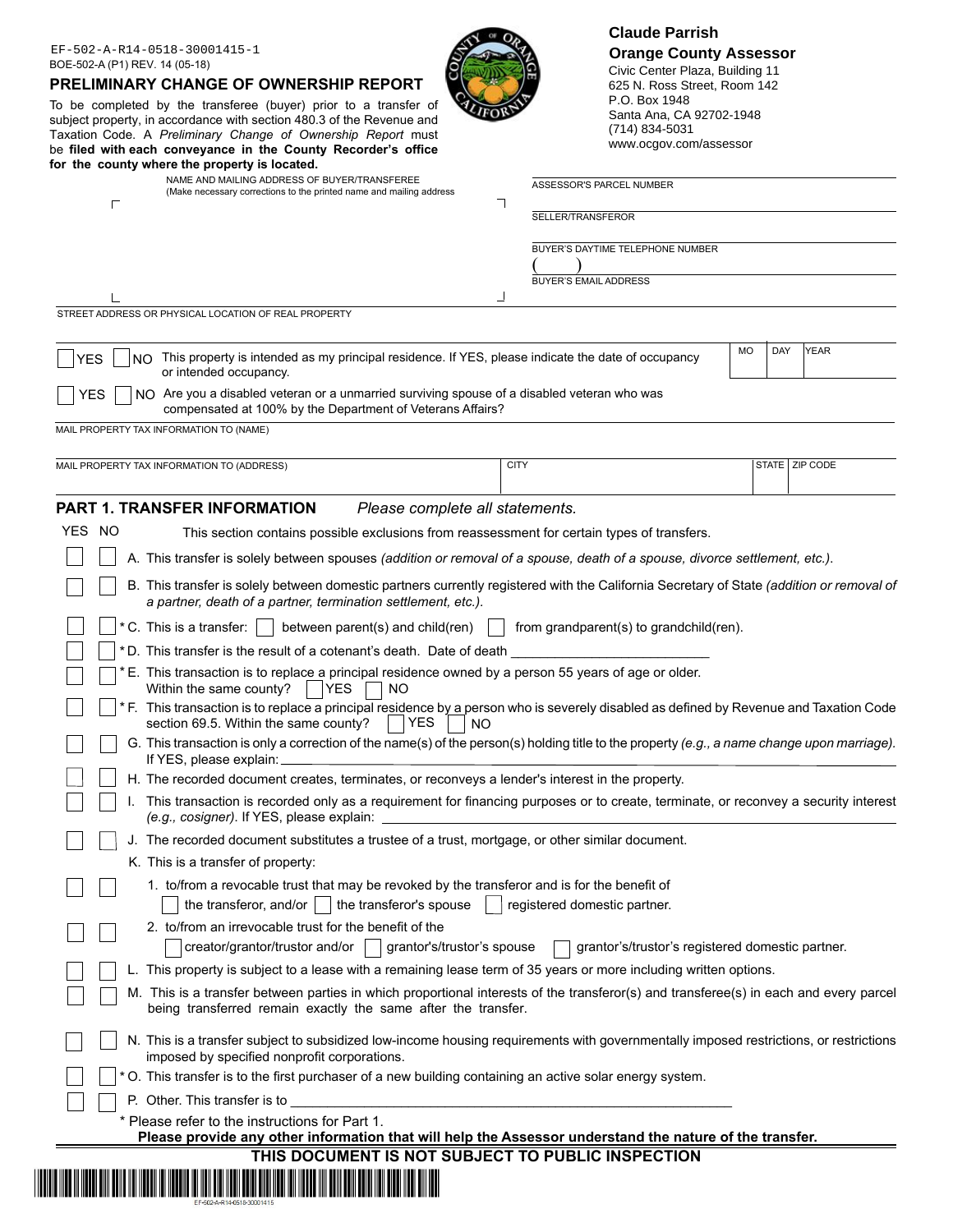EF-502-A-R14-0518-30001415-2

| BOE-502-A (P2) REV. 14 (05-18)<br>PART 2. OTHER TRANSFER INFORMATION                                                                                                                                                                                                                                                                  |                                                                                  |                          |  |  |  |
|---------------------------------------------------------------------------------------------------------------------------------------------------------------------------------------------------------------------------------------------------------------------------------------------------------------------------------------|----------------------------------------------------------------------------------|--------------------------|--|--|--|
|                                                                                                                                                                                                                                                                                                                                       | Check and complete as applicable.                                                |                          |  |  |  |
| A. Date of transfer, if other than recording date: ____<br>B. Type of transfer:                                                                                                                                                                                                                                                       |                                                                                  |                          |  |  |  |
| Purchase<br>Gift    <br>Foreclosure                                                                                                                                                                                                                                                                                                   | Trade or exchange     Merger, stock, or partnership acquisition (Form BOE-100-B) |                          |  |  |  |
| Contract of sale. Date of contract:                                                                                                                                                                                                                                                                                                   | Inheritance. Date of death:                                                      |                          |  |  |  |
| Sale/leaseback<br>Creation of a lease     Assignment of a lease     Termination of a lease. Date lease began:                                                                                                                                                                                                                         |                                                                                  |                          |  |  |  |
| Original term in years (including written options): ______ Remaining term in years (including written options):<br>Other. Please explain:                                                                                                                                                                                             |                                                                                  |                          |  |  |  |
| C. Only a partial interest in the property was transferred. $\Box$ YES<br>NO                                                                                                                                                                                                                                                          | If YES, indicate the percentage transferred: ___________________________________ | $\%$                     |  |  |  |
| <b>PART 3. PURCHASE PRICE AND TERMS OF SALE</b>                                                                                                                                                                                                                                                                                       | Check and complete as applicable.                                                |                          |  |  |  |
| A. Total purchase price                                                                                                                                                                                                                                                                                                               |                                                                                  |                          |  |  |  |
| B. Cash down payment or value of trade or exchange excluding closing costs                                                                                                                                                                                                                                                            |                                                                                  | Amount \$                |  |  |  |
| C. First deed of trust @ _____% interest for ______ years. Monthly payment \$                                                                                                                                                                                                                                                         |                                                                                  | Amount \$                |  |  |  |
| FHA ( Discount Points)     Cal-Vet     VA ( Discount Points)                                                                                                                                                                                                                                                                          |                                                                                  |                          |  |  |  |
|                                                                                                                                                                                                                                                                                                                                       | Fixed rate<br>Variable rate                                                      |                          |  |  |  |
| Bank/Savings & Loan/Credit Union     Loan carried by seller                                                                                                                                                                                                                                                                           |                                                                                  |                          |  |  |  |
| Balloon payment \$<br>Due date: and the state of the state of the state of the state of the state of the state of the state of the state of the state of the state of the state of the state of the state of the state of the state of the state of<br>D. Second deed of trust @ _____% interest for ______ years. Monthly payment \$ |                                                                                  | Amount \$                |  |  |  |
|                                                                                                                                                                                                                                                                                                                                       |                                                                                  |                          |  |  |  |
| Variable rate     Bank/Savings & Loan/Credit Union     Loan carried by seller<br>Fixed rate                                                                                                                                                                                                                                           |                                                                                  |                          |  |  |  |
| Due date: ____________<br>Balloon payment \$                                                                                                                                                                                                                                                                                          |                                                                                  |                          |  |  |  |
| E. Was an Improvement Bond or other public financing assumed by the buyer? $\vert$ YES $\vert$ NO Outstanding balance \$                                                                                                                                                                                                              |                                                                                  |                          |  |  |  |
| F. Amount, if any, of real estate commission fees paid by the buyer which are not included in the purchase price                                                                                                                                                                                                                      |                                                                                  |                          |  |  |  |
| G. The property was purchased:   Through real estate broker. Broker name: __________________________ Phone number: \                                                                                                                                                                                                                  |                                                                                  |                          |  |  |  |
| Direct from seller     From a family member-Relationship _______________________                                                                                                                                                                                                                                                      |                                                                                  |                          |  |  |  |
| Other. Please explain: example and the state of the state of the state of the state of the state of the state o                                                                                                                                                                                                                       |                                                                                  |                          |  |  |  |
| H. Please explain any special terms, seller concessions, broker/agent fees waived, financing, and any other information (e.g., buyer assumed the<br>existing loan balance) that would assist the Assessor in the valuation of your property.                                                                                          |                                                                                  |                          |  |  |  |
| PART 4. PROPERTY INFORMATION                                                                                                                                                                                                                                                                                                          | Check and complete as applicable.                                                |                          |  |  |  |
| A. Type of property transferred                                                                                                                                                                                                                                                                                                       |                                                                                  |                          |  |  |  |
| Single-family residence                                                                                                                                                                                                                                                                                                               | Co-op/Own-your-own                                                               | Manufactured home        |  |  |  |
| Multiple-family residence. Number of units:                                                                                                                                                                                                                                                                                           | Condominium                                                                      | Unimproved lot           |  |  |  |
| Other. Description: (i.e., timber, mineral, water rights, etc.)                                                                                                                                                                                                                                                                       | Timeshare                                                                        | Commercial/Industrial    |  |  |  |
|                                                                                                                                                                                                                                                                                                                                       |                                                                                  |                          |  |  |  |
| NO Personal/business property, or incentives, provided by seller to buyer are included in the purchase price. Examples of personal<br><b>YES</b><br>В.<br>property are furniture, farm equipment, machinery, etc. Examples of incentives are club memberships, etc. Attach list if available.                                         |                                                                                  |                          |  |  |  |
| If YES, enter the value of the personal/business property:<br>S                                                                                                                                                                                                                                                                       |                                                                                  | Incentives $\frac{1}{2}$ |  |  |  |
| <b>YES</b><br>NO A manufactured home is included in the purchase price.<br>C.                                                                                                                                                                                                                                                         |                                                                                  |                          |  |  |  |
| If YES, enter the value attributed to the manufactured home:                                                                                                                                                                                                                                                                          |                                                                                  |                          |  |  |  |
| YES<br>NO The manufactured home is subject to local property tax. If NO, enter decal number:                                                                                                                                                                                                                                          |                                                                                  |                          |  |  |  |
| $ {\sf YES} $<br>NO The property produces rental or other income.<br>D.                                                                                                                                                                                                                                                               |                                                                                  |                          |  |  |  |
| If YES, the income is from:<br>Lease/rent<br>Contract<br>Mineral rights                                                                                                                                                                                                                                                               | Other:                                                                           |                          |  |  |  |
|                                                                                                                                                                                                                                                                                                                                       |                                                                                  |                          |  |  |  |
| E. The condition of the property at the time of sale was:<br>Good                                                                                                                                                                                                                                                                     | Fair<br>Poor<br>Average                                                          |                          |  |  |  |
|                                                                                                                                                                                                                                                                                                                                       |                                                                                  |                          |  |  |  |
| <b>CERTIFICATION</b>                                                                                                                                                                                                                                                                                                                  |                                                                                  |                          |  |  |  |
| I certify (or declare) that the foregoing and all information hereon, including any accompanying statements or documents, is true and correct to<br>the best of my knowledge and belief.                                                                                                                                              |                                                                                  |                          |  |  |  |
| SIGNATURE OF BUYER/TRANSFEREE OR CORPORATE OFFICER                                                                                                                                                                                                                                                                                    | DATE                                                                             | <b>TELEPHONE</b>         |  |  |  |
|                                                                                                                                                                                                                                                                                                                                       |                                                                                  |                          |  |  |  |
| NAME OF BUYER/TRANSFEREE/PERSONAL REPRESENTATIVE/CORPORATE OFFICER (PLEASE PRINT) TITLE                                                                                                                                                                                                                                               |                                                                                  | <b>EMAIL ADDRESS</b>     |  |  |  |
| The Assessor's office may contact you for additional information regarding this transaction.                                                                                                                                                                                                                                          |                                                                                  |                          |  |  |  |

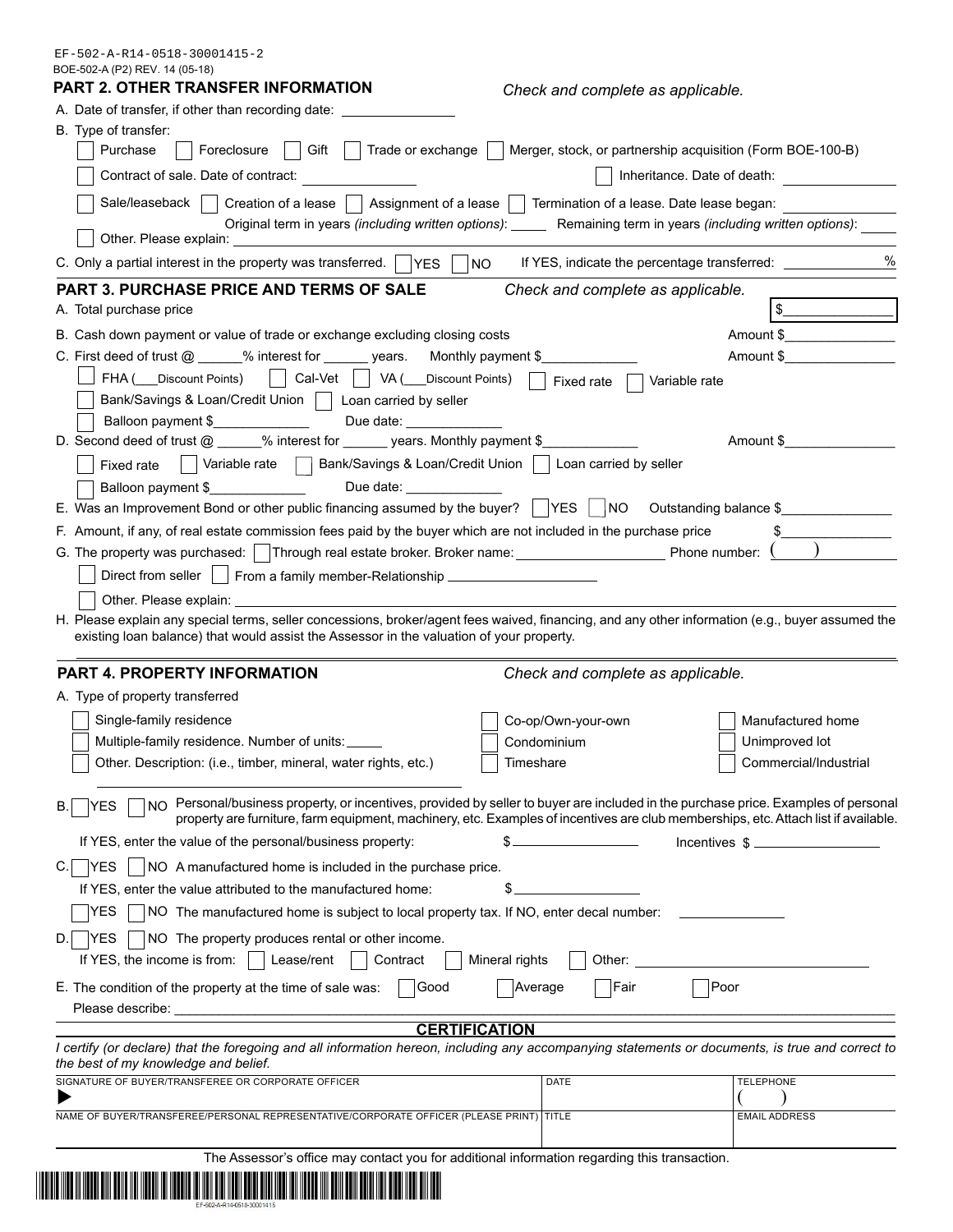# ADDITIONAL INFORMATION

Please answer all questions in each section, and sign and complete the certification before filing. This form may be used in all 58 California counties. If a document evidencing a change in ownership is presented to the Recorder for recordation without the concurrent filing of a Preliminary Change of Ownership Report, the Recorder may charge an additional recording fee of twenty dollars (\$20).

**NOTICE**: The property which you acquired may be subject to a supplemental assessment in an amount to be determined by the County Assessor. Supplemental assessments are not paid by the title or escrow company at close of escrow, and are not included in lender impound accounts. You may be responsible for the current or upcoming property taxes even if you do not receive the tax **bill.**

NAME AND MAILING ADDRESS OF BUYER: Please make necessary corrections to the printed name and mailing address. Enter Assessor's Parcel Number, name of seller, buyer's daytime telephone number, buyer's email address, and street address or physical location of the real property.

### **NOTE: Your telephone number and/or email address is very important. If there is a question or a problem, the Assessor needs to be able to contact you.**

MAIL PROPERTY TAX INFORMATION TO: Enter the name, address, city, state, and zip code where property tax information should be mailed. This must be a valid mailing address.

PRINCIPAL RESIDENCE: To help you determine your principal residence, consider (1) where you are registered to vote, (2) the home address on your automobile registration, and (3) where you normally return after work. If after considering these criteria you are still uncertain, choose the place at which you have spent the major portion of your time this year. Check YES if the property is intended as your principal residence, and indicate the date of occupancy or intended occupancy.

DISABLED VETERAN: If you checked YES, you may qualify for a property tax exemption. A claim form must be filed a nd all **requirements met in order to obtain the exemption. Please contact the Assessor for a claim form.**

### **PART 1: TRANSFER INFORMATION**

## **If you check YES to any of these statements, the Assessor may ask for supporting documentation.**

**C, D, E, F:** If you checked YES to any of these statements, you may qualify for a property tax reassessment exclusion, which may allow you to maintain your property's previous tax base. A claim form must be filed and all requirements met in order to obtain any of **these exclusions.** Contact the Assessor for claim forms. NOTE: If you give someone money or property during your life, you may be subject to federal gift tax. You make a gift if you give property (including money), the use of property, or the right to receive income from property without expecting to receive something of at least equal value in return. The transferor (donor) may be required to file Form 709, Federal Gift Tax Return, with the Internal Revenue Service if they make gifts in excess of the annual exclusion amount.

G: Check YES if the reason for recording is to correct a name already on title [e.g., Mary Jones, who acquired title as Mary J. Smith, is granting to Mary Jones]. This is not for use when a name is being removed from title.

H: Check YES if the change involves a lender, who holds title for security purposes on a loan, and who has no other beneficial interest in the property.

"Beneficial interest" is the right to enjoy all the benefits of property ownership. Those benefits include the right to use, sell, mortgage, or lease the property to another. A beneficial interest can be held by the beneficiary of a trust, while legal control of the trust is held by the trustee.

**I:** A "cosigner" is a third party to a mortgage/loan who provides a guarantee that a loan will be repaid. The cosigner signs an agreement with the lender stating that if the borrower fails to repay the loan, the cosigner will assume legal liability for it.

M: This is primarily for use when the transfer is into, out of, or between legal entities such as partnerships, corporations, or limited liability companies. Check YES only if the interest held in each and every parcel being transferred remains exactly the same.

**N:** Check YES only if this property is subject to a government or nonprofit affordable housing program that imposes restrictions. Property may qualify for a restricted valuation method (i.e., may result in lower taxes).

**O:** If you checked YES, you may qualify for a new construction property tax exclusion. **A claim form must be filed and all requirements met in order to obtain the exclusion. Contact the Assessor for a claim form.**

### **PART 2: OTHER TRANSFER INFORMATION**

A: The date of recording is rebuttably presumed to be the date of transfer. If you believe the date of transfer was a different date (e.g., the transfer was by an unrecorded contract, or a lease identifies a specific start date), put the date you believe is the correct transfer date. If it is not the date of recording, the Assessor may ask you for supporting documentation.

**B:** Check the box that corresponds to the type of transfer. If OTHER is checked, please provide a detailed description. Attach a separate sheet if necessary.

**C.** If this transfer was the result of an inhertiance following the death of the property owner, please complete a Change in Ownership Statement, Death of Real Property Owner, form BOE-502-D, if not already filed with the Assessor's office.